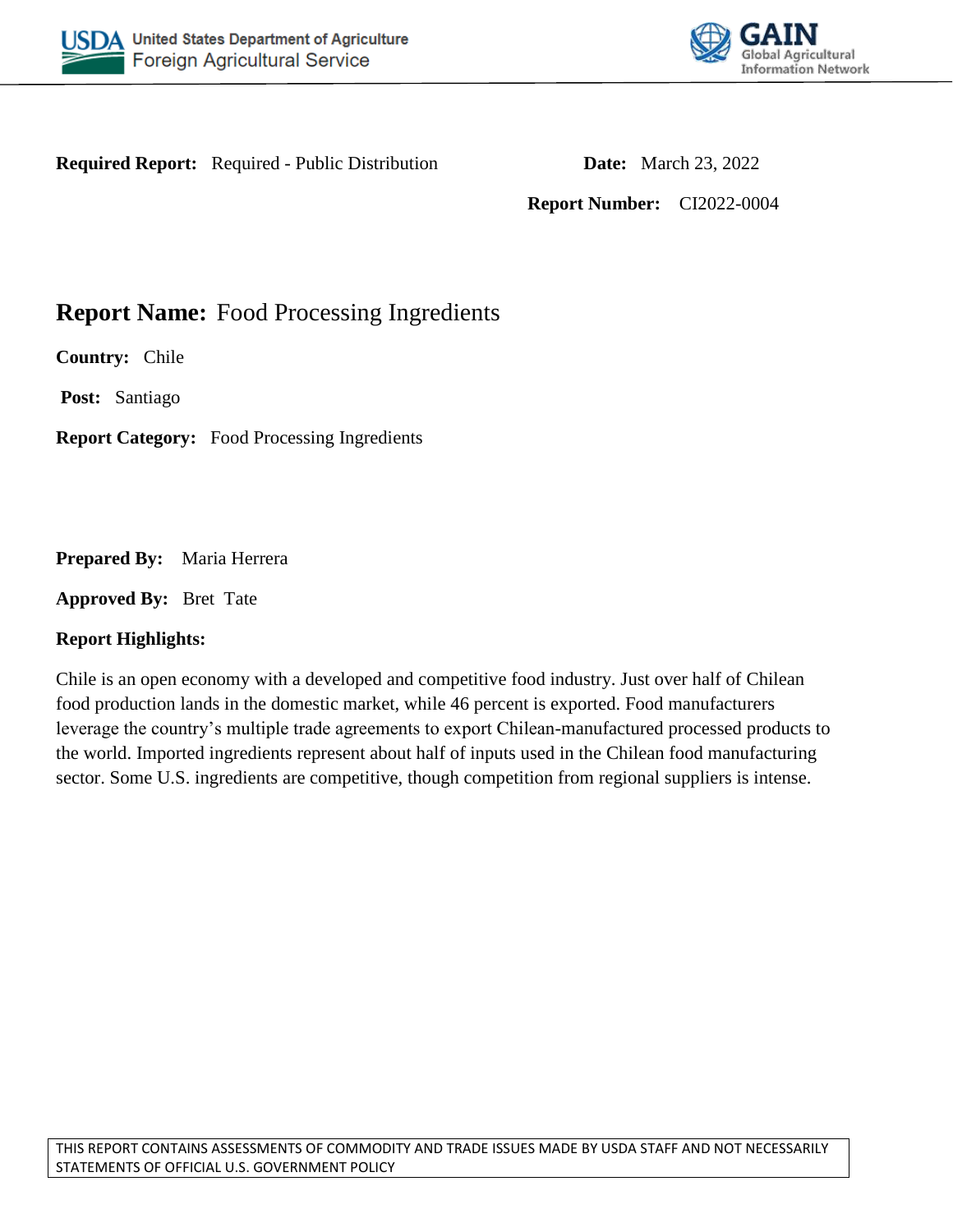#### **Executive Summary**

Chile is a South American country that borders the Pacific Ocean, Argentina, Bolivia, and Peru. In 2022, Chile has a population of 19.8 million, with 8.3 million living in the densely populated Santiago Metropolitan region.

In 2021, after a successful COVID-19 vaccination program and relaxation of associated pandemic restrictions, the Chilean economy bounced back, Chile's Gross Domestic Product (GDP) in current prices totaled \$301 billion, a 11.8 percent increase over 2020. For 2022, the Chilean Central Bank estimates a slowdown in the economy and projects a 2.0 percent GDP growth. GDP per capita reached \$25,110 PPP in 2020 (World Bank), giving Chile the highest per capita GDP in Latin America.

Chile's economy is driven by exports, concentrated primarily in the copper and agricultural sectors - fresh fruit, forestry, and fishery products. In 2021, the agriculture and related sector represented 24.4 percent of total Chilean exports (\$21.9 billion), 9.0 percent of total GDP (\$24.2 billion), and employed around 10 percent of Chile's labor force.

#### **Imports of Consumer-Oriented Products**

Chile is the largest market in South America for U.S. consumer-oriented agricultural products. U.S. Consumeroriented exports to Chile reached \$886 million in 2021. The top U.S. consumer-oriented products exports to Chile are beer, pork, dairy products, beef, condiments and sauces, poultry, food preparations, poultry, distilled spirits, and pet food



Chile was one of Latin America's fastest-growing economies during the last decade, enabling the country to have a modern and dynamic food retail industry. Chile's retail food sales reached \$25.9 billion in 2021, a 7.6

percent increase over 2020. Grocery retail represented 51.7 percent of total retail sales. In 2021, supermarket sales totaled \$17.8 billion a 17.6 percent growth over 2020.

#### **HRI Industry**

Since November 2021, the HRI sector has gradually reopened under new COVID-19 protocols. The sector was badly hit in 2020-2021 as health restrictions shuttered hotels, restaurants, and many institutions. The sector is now rebounding as the Government of Chile relaxes restriction.



2020 GDP per capita: \$25,068

#### **Strengths/Weaknesses/Opportunities/Threats:**

| <b>Strengths</b>                                        | Weaknesses                                  |
|---------------------------------------------------------|---------------------------------------------|
| The U.S.-Chile Free Trade<br>Agreement resulted in zero | Relatively small-size<br>market compared to |
| percent duties for all U.S.                             | neighboring countries.                      |
| agricultural products.                                  |                                             |
| <b>Opportunities</b>                                    | <b>Threats</b>                              |
| Chile has the highest                                   | Regional competition                        |
| income per capita in Latin                              | is intense in some                          |
| America.                                                | product categories.                         |
|                                                         | Chileans remain                             |
|                                                         | somewhat price                              |
|                                                         | sensitive, following                        |
|                                                         | the economic                                |
|                                                         | slowdown.                                   |

**Data Sources:** Global Agricultural Trade System; Trade Data Monitor; Chilean Central Bank; World Bank; Chilean National Institute of Statistics; Euromonitor.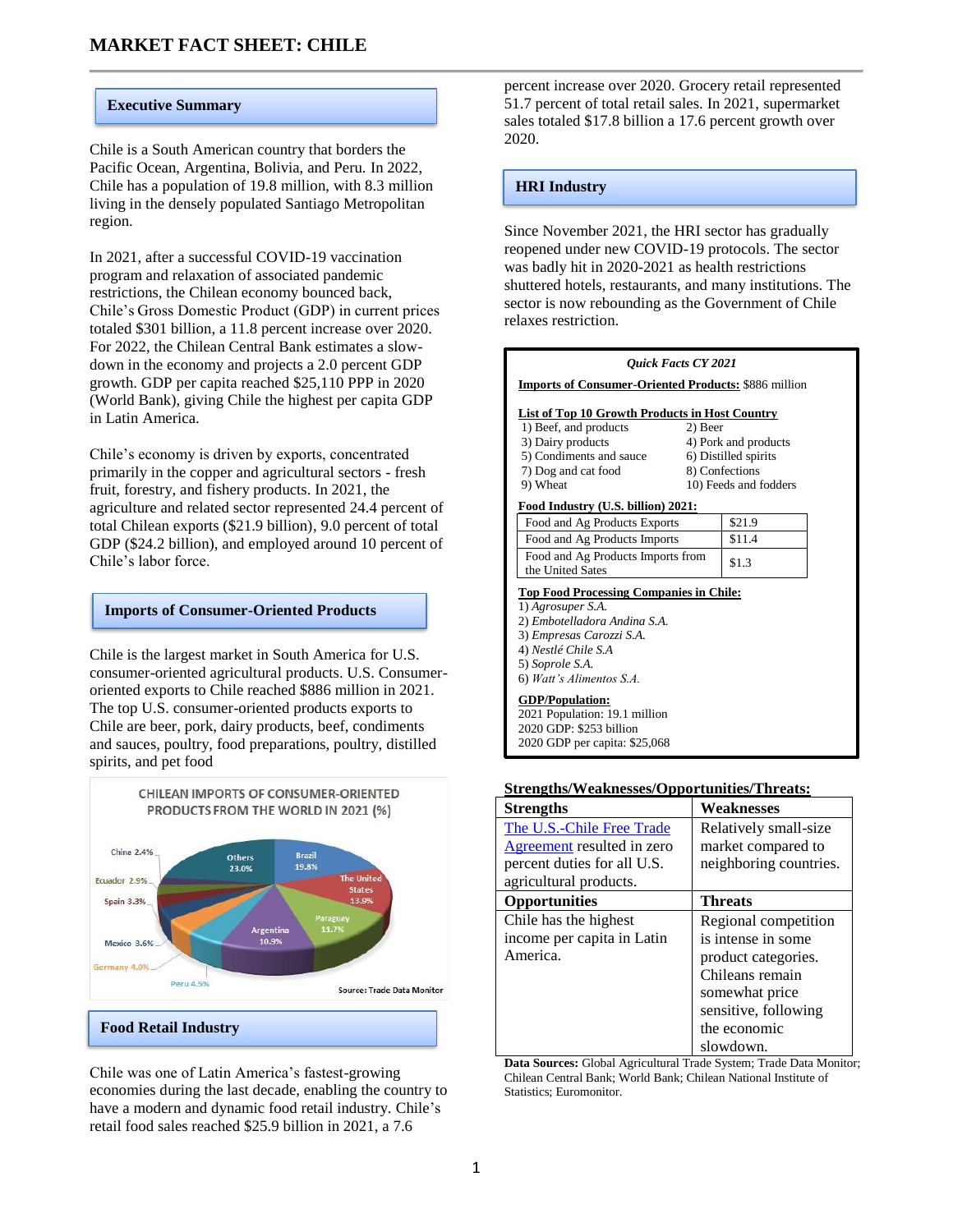#### **Section I: Market Summary**

Chile has a modern and developed food processing and beverage industry. Food and beverage processing represents 13.5 percent of Chile's exports, at \$12.8 billion in 2021. The food processing industry is the second most important economic sector after mining, contributing 4.5 percent to national GDP in 2020. According to the Chilean Export Promotion Agency (*ProChile*), the sector employs over 368,316 workers. The main export markets for Chilean food products are China, the United States, European Union, Japan, and the Southern Common Market (MERCOSUR) countries. Chilean food processors sell their products nationally or internationally. The Foreign Investment Agency of Chile (*InvestChile*) reports that 54 percent of Chile's total food production is destined for the domestic market, and 46 percent is exported to more than 190 countries worldwide.

The Chilean Nutritional Composition of Foods law was implemented in 2016. The law requires labeling of food products high in sugar, saturated fat, calories, and sodium. The Chilean food industry continues searching for new formulations and different ingredients to avoid mandatory labeling associated with the law. The Chilean food industry continued operations despite the COVID-19 pandemic, which caused some production delays due to reduced workers, port slowdowns, and logistics delays. According to National Institute of Statistics (*INE*), Chilean inflation increased to 7.2 percent in 2021, driving down consumer demand.

| <b>Advantages</b>                               | <b>Challenges</b>                               |
|-------------------------------------------------|-------------------------------------------------|
| The United States is a strong trading partner   | Chilean importers do not depend on products     |
| for Chile: the U.S.-Chile Free Trade            | or food ingredients from a specific region.     |
| Agreement (FTA) facilitates commerce.           |                                                 |
| The United States is recognized as a reliable   | Chilean consumers are used to competitive       |
| supplier of high-quality food products.         | prices due to the openness of the economy.      |
|                                                 | Economic slowdown has increased consumer        |
|                                                 | price sensitivity.                              |
| Demand for healthier ingredients has            | The United States competes with                 |
| increased as food processors seek alternatives  | MERCOSUR and European countries in the          |
| that will not exceed the nutritional thresholds | food processing ingredients sector.             |
| set by the 2016 Nutritional Labeling and        |                                                 |
| Advertising Law.                                |                                                 |
| U.S. products and ingredients are perceived as  | Chileans are price-sensitive, especially during |
| innovative and trendy, and Chilean consumers    | economic slowdowns.                             |
| are likely to pay higher prices for them.       |                                                 |
| Consumers' demand for premium processed         |                                                 |
| foods and beverages continue to increase year   |                                                 |
| after year.                                     |                                                 |

#### **Table 1: Advantages and Challenges facing U.S. exporters.**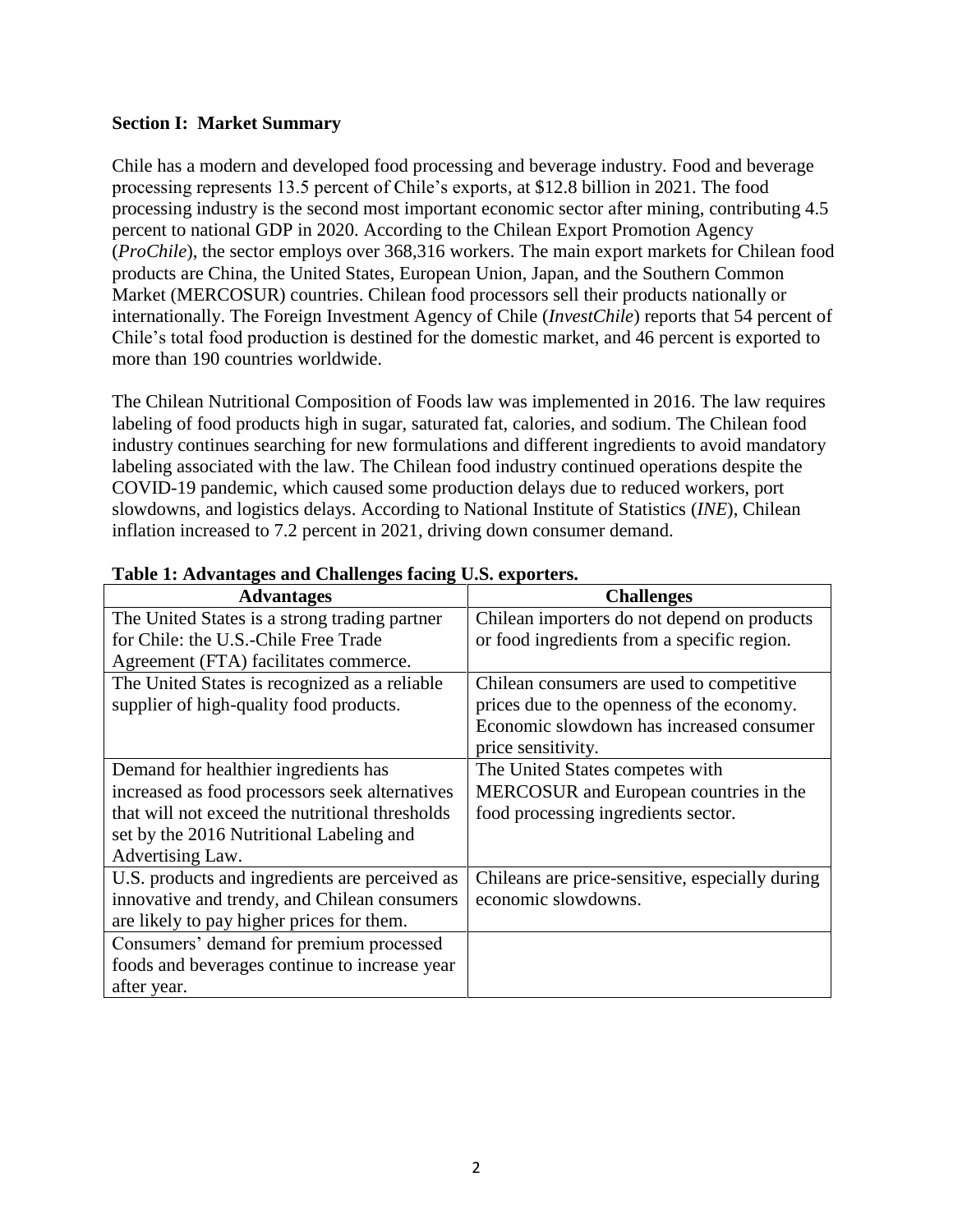# **Section II: Road Map for Market Entry**

## **Entry Strategy**

Chile is a highly competitive market for food ingredients. Prospective U.S. exporters should consider Chile as a long-term market. U.S. exporters of food ingredients have two main ways of entering the Chilean market: by selling to importers/distributors or exporting directly to Chilean companies. The use of distributors, agents, or representatives depends on the type of product and the size of the food processing company. Larger food processors might prefer to buy directly to benefit from competitive prices and avoid paying commissions to intermediaries. Smaller processors are more likely to buy from Chilean importers/distributors. Importers and distributors offer various packaging, quality control, and inspection services.

Alternatively, U.S. food ingredients exporters that plan to sell large volumes of their products can establish a local subsidiary or set up a regional office. Once successfully established, these producers may expand operations and use Chile as an exporting platform for the Latin American region. Establishing domestic production guarantees customer service, product quality and helps establish a solid local presence.

Personal relationships are essential in Chile. Post recommends building connections to become a trusted business partner. These connections may rely on good customer services, personal visits, and extensive follow-up. A personal relationship can be achieved either directly or by hiring a local representative. It is worth noting that the reputation of a U.S. supplier is strongly affected by the quality of its representative. Additionally, U.S. exporters who want to enter the Chilean market should seek to use existing relationships they might have with international food processing companies.

U.S. suppliers should offer solid business proposals to potential buyers that compete in quality, prices, and payment conditions. Exporters of new-to-market products should approach buyers with a well-organized plan that outlines product specifications, shipment terms, and financial obligations. There are many reliable and efficient Chilean importers and distributors.

#### **Import Procedures**

For details on how to export to Chile, please refer to Chile's Global Agricultural Information Network (GAIN) reports: [Exporter Guide,](https://apps.fas.usda.gov/newgainapi/api/Report/DownloadReportByFileName?fileName=Exporter%20Guide_Santiago_Chile_12-31-2021.pdf) [FAIRS Export Certificate Report,](https://apps.fas.usda.gov/newgainapi/api/Report/DownloadReportByFileName?fileName=Food%20and%20Agricultural%20Import%20Regulations%20and%20Standards%20Export%20Certificate%20Report_Santiago_Chile_09-30-2021.pdf) [FAIRS Country](https://apps.fas.usda.gov/newgainapi/api/Report/DownloadReportByFileName?fileName=Food%20and%20Agricultural%20Import%20Regulations%20and%20Standards%20Country%20Report_Santiago_Chile_09-30-2021.pdf)  [Report,](https://apps.fas.usda.gov/newgainapi/api/Report/DownloadReportByFileName?fileName=Food%20and%20Agricultural%20Import%20Regulations%20and%20Standards%20Country%20Report_Santiago_Chile_09-30-2021.pdf) and [2016 Nutritional Labeling and Advertising Law.](https://gain.fas.usda.gov/Recent%20GAIN%20Publications/Chile)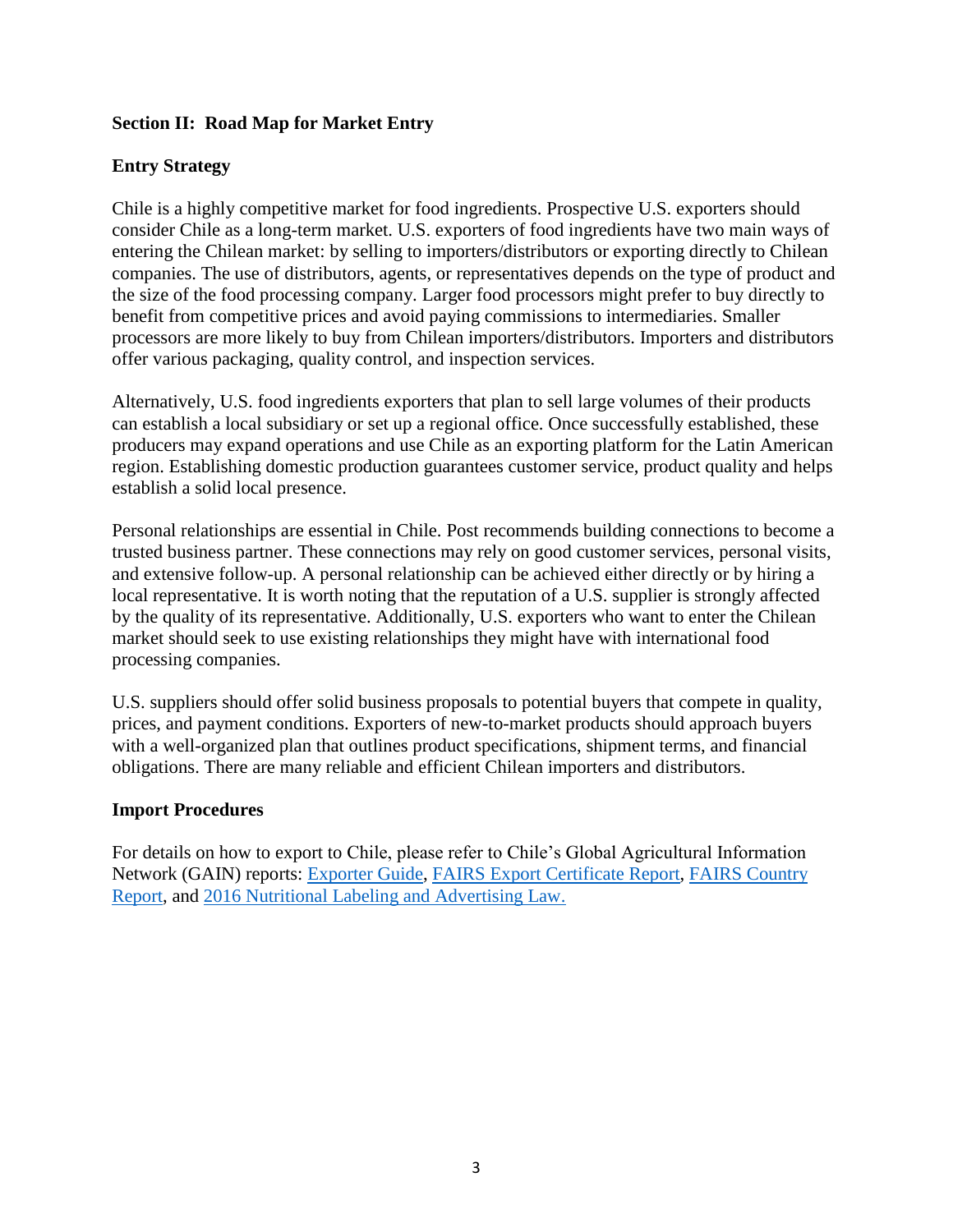### **Distribution Channels Figure 1**

The distribution flow varies depending on the origin of ingredients and the size of the food processor. While local inputs are mainly sourced directly from the producer, foreign products are commonly purchased from distributors and food ingredients importers. Large food processors can import directly due to volume and expertise.

## **Market Structure**

# **Distribution Channel**



The Chilean food and beverage

processing industry consist of more than

98,890 food processing companies. Some large international companies use their production plants in Chile to serve other markets in Latin America. Chilean food processing companies sell 60 percent of all processed food products to supermarkets and hypermarkets. A smaller share, 38 percent, of packaged food is sold through traditional grocery retailers such as independent small grocers or food/drink specialists. Seven food processing companies sell more than one hundred products available throughout the country. *Agrosuper*, *Nestlé*, *Carozzi*, and *Coca-Cola* are among the one hundred largest Chilean companies, according to *AmericaEconomía* ranking.

According to Chilean Food Processing Companies Association (*[Chilealimentos A.G.](https://chilealimentos.com/)*), the Chilean food industry mainly produces processed fruit and vegetables; chocolates and confectionary products; wine, beer, and drinks; beef, pork, and poultry products; potato chips and similar snacks; dairy products; frozen meals; pasta and noodles; oils; sugar and sweeteners; pet food; breakfast cereals, and seafood.

As a result of COVID-19, Chilean consumers became more conscious about their nutrition and started preparing more food at home. With a growth in home cooking, food ingredients markets have shifted. According to Chilean food industry contacts, consumers are likely to continue these new consumption patterns.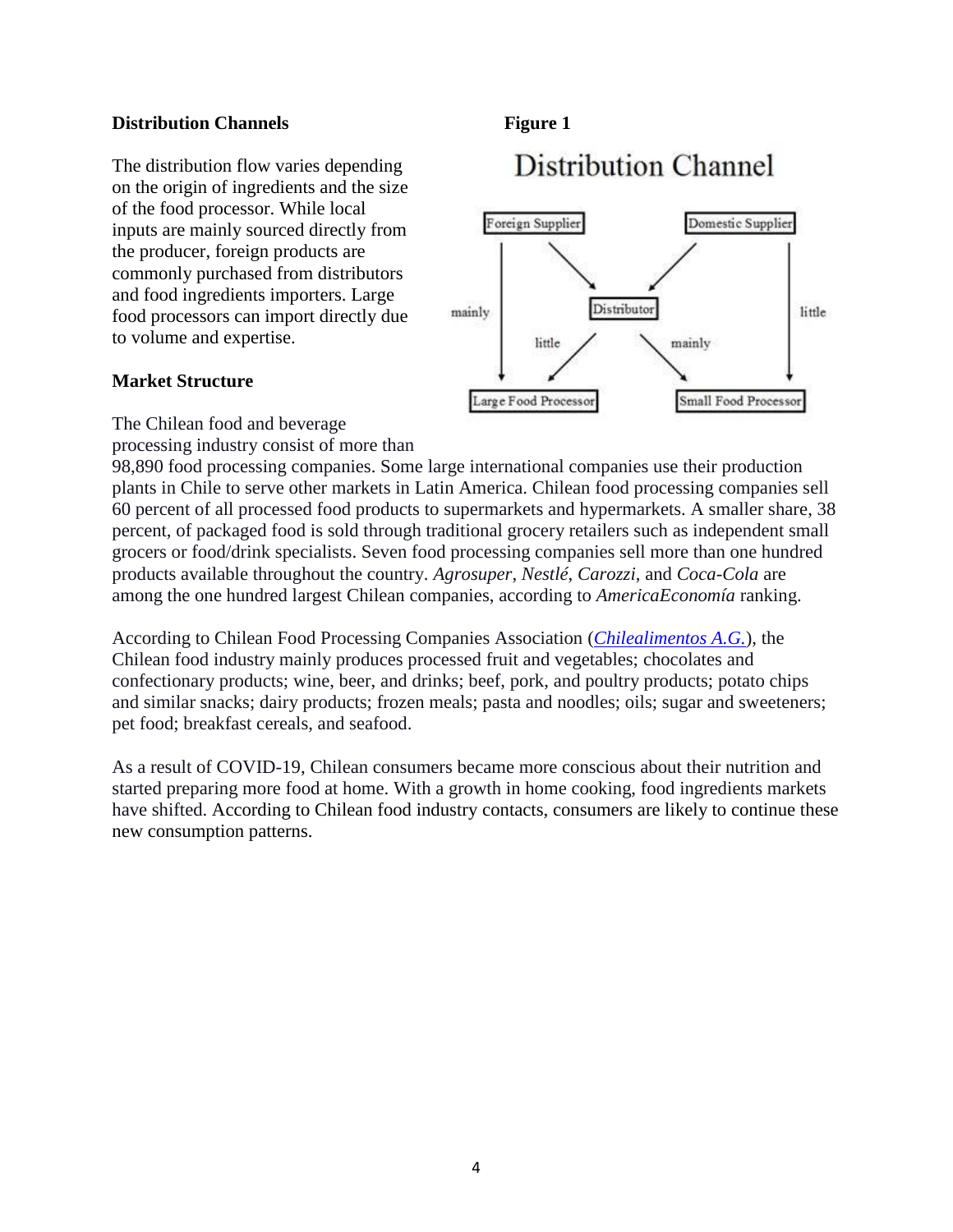**Main Food Processing Companies (Company Profiles and Company Products)**

| <b>Company</b>                                                       | <b>Key Products</b>                                                                                                                                                                                                 | <b>Websites</b>     |
|----------------------------------------------------------------------|---------------------------------------------------------------------------------------------------------------------------------------------------------------------------------------------------------------------|---------------------|
| <b>Agrosuper S.A.</b>                                                | Chicken, pork, turkey, salmon, and<br>processed foods.                                                                                                                                                              | www.agrosuper.cl    |
| Embotelladora Andina<br>S.A.                                         | Production and distribution of bottled<br>fruit drinks, mineral water, energy<br>drinks, iced tea, and carbonated<br>beverages, including Coca-Cola<br>beverages. The company also<br>manufactures processed fruit. | www.koandina.com    |
| Empresas Carozzi S.A.                                                | Pasta, rice, noodles, chocolates and<br>candies, snacks, marmalades, breakfast<br>cereals, confectionary, sauces, tomato<br>paste, desserts, fruit pulp, flour,<br>beverages, olive oil, and pet food.              | www.carozzicorp.com |
| <b>Evercrisp Snack</b><br>Productos de Chile S.A.<br>(PepsiCo, Inc.) | Snacks, potato chips, cookies,<br>breakfast cereals, oat products, soft<br>drinks, energy drinks, iced tea,<br>cranberry juice, and orange juice.                                                                   | www.pepsico.cl/     |
| Nestlé Chile S.A.                                                    | Coffee, dried milk, baby food and<br>purees, breakfast cereals, chocolates,<br>cookies, candies, dairy products, pet<br>food, ice cream, infant formula, sauces<br>and condiments, and senior formula.              | www.nestle.cl       |
| <b>Tresmontes Lucchetti S.A.</b><br>(Grupo Nutresa)                  | Pasta, snacks, canned tuna, powdered<br>chocolate, instant coffee, tomato<br>sauces, soups, cooking oil, tea, and<br>powdered juices.                                                                               | www.tmluc.cl        |
| <b>Watt's Alimentos S.A.</b>                                         | Fruit (including juices, nectar, jam);<br>dairy products; oil (cooking oil and<br>margarines); frozen fruit and<br>vegetables; fresh pasta; canned<br>legumes and fruits, and wine.                                 | www.watts.cl        |
| Source: Based on company interviews. Alphabetically sorted.          |                                                                                                                                                                                                                     |                     |

**Table 2: Main Food Processing Companies**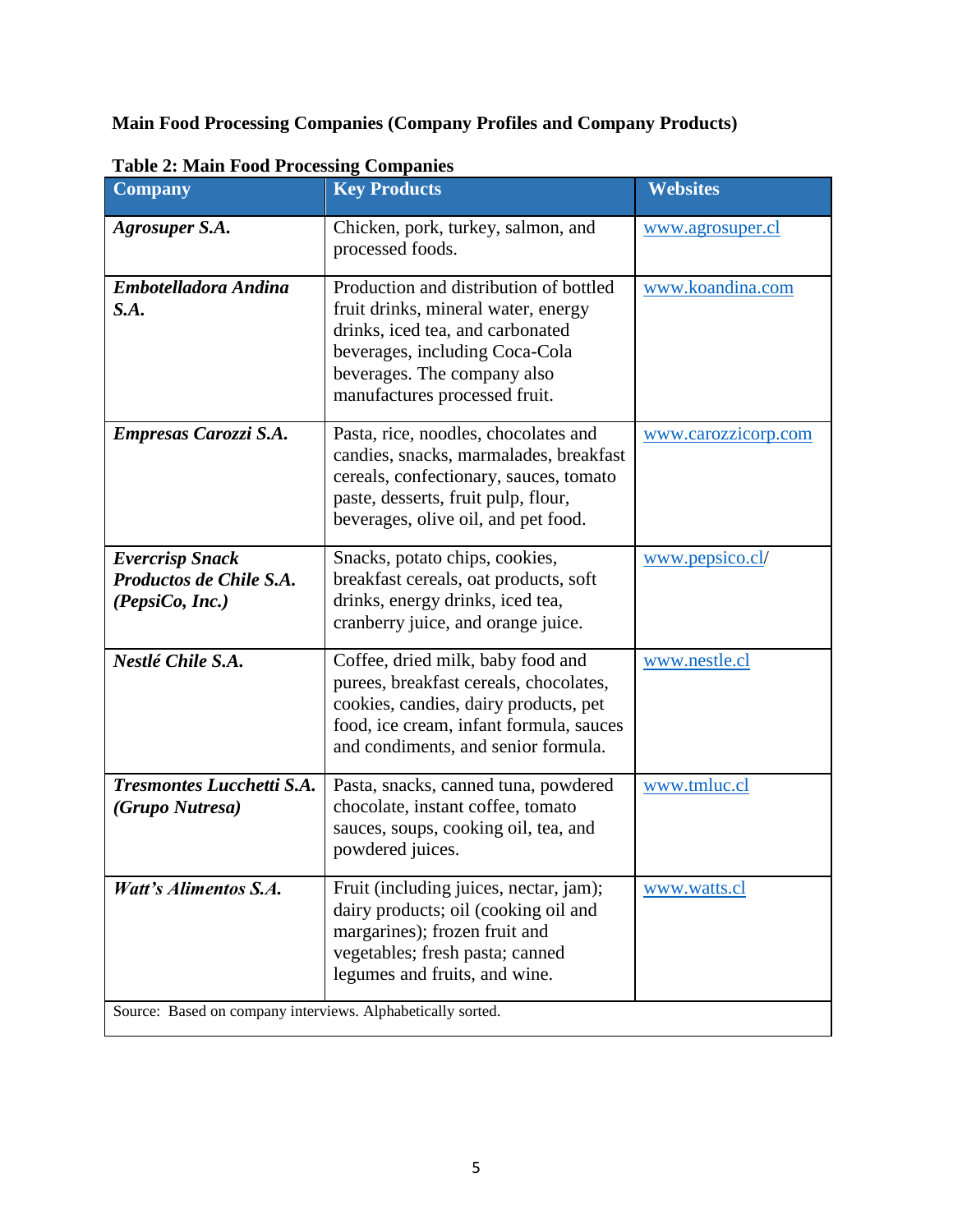Chilean processed foods have solid and well-positioned brands (*Carozz*i, *Watt´s, Tresmontes Lucchetti,* etc.) with high level of consumer loyalty. While Chilean consumers have increasing concerns about health-related issues, the food processing industry still adapts to the nutritional labeling law, opening the market to products and ingredients marketed as natural. In addition to healthy products, many Chilean consumers can afford to buy high-end U.S. products like beef, pork, dairy products, and distilled spirits. There is intense competition among food importers seeking to maintain or enlarge their market share. U.S. food ingredients exporters need to consider the longer freight time and higher transport costs to Chile than regional competitors. Nearby Latin American countries operate with relatively low shipping costs.

## **Section III: Competition**

There are significant opportunities for imported food ingredients in Chile, as the food processing industry import half of their food ingredients.

| <b>Chile Food Ingredients Imports from the World</b><br><b>Calendar Year: 2020 - 2021</b> |                 |                                           |                    |
|-------------------------------------------------------------------------------------------|-----------------|-------------------------------------------|--------------------|
| <b>Partner Country</b>                                                                    |                 | <b>Value in Thousands of U.S. dollars</b> |                    |
|                                                                                           | 2020            | 2021                                      | Average growth (%) |
| World                                                                                     | \$7,145,943,894 | \$10,026,435,330                          | 40.31              |
| Argentina                                                                                 | \$1,742,070,915 | \$2,601,636,941                           | 49.34              |
| Brazil                                                                                    | \$906,522,171   | \$1,398,624,669                           | 54.28              |
| <b>United States</b>                                                                      | \$850,923,674   | \$1,039,653,554                           | 22.18              |
| Paraguay                                                                                  | \$738,060,858   | \$962,075,061                             | 30.35              |
| Canada                                                                                    | \$338,188,388   | \$334,599,750                             | $-1.06$            |
| China                                                                                     | \$279,789,403   | \$371,583,413                             | 32.81              |
| Peru                                                                                      | \$244,953,211   | \$374,887,325                             | 53.04              |
| Ecuador                                                                                   | \$201,547,965   | \$257,918,903                             | 27.97              |
| Mexico                                                                                    | \$165,511,127   | \$257,873,510                             | 55.8               |
| Colombia                                                                                  | \$149,115,356   | \$231,185,202                             | 55.04              |
| Spain                                                                                     | \$143,891,877   | \$228,499,788                             | 58.8               |
| Germany                                                                                   | \$125,139,068   | \$267,888,940                             | 114.07             |
| Belgium                                                                                   | \$105,335,232   | \$183,021,915                             | 73.75              |
| Netherlands                                                                               | \$99,779,772    | \$136,600,561                             | 36.9               |
| <b>Bolivia</b>                                                                            | \$94,074,819    | \$146,558,379                             | 55.79              |
| Source: Trade Data Monitor (TDM)                                                          |                 |                                           |                    |

**Table 3: Chilean Food Ingredients Imports from the World (by country)**

In 2021, the United States remained Chile's third-leading supplier of food ingredients, after Argentina and Brazil. The United States is followed by other competitors like Paraguay, Canada, China, and Peru. Chile's top U.S. food ingredients imports were pork products, dairy, beef products, beer, condiments and sauces, food preparations, corn, poultry products, wheat, distilled spirits, tree nuts, bakery goods, cereals and pasta, fresh fruits, and chocolate and cocoa products. U.S. ingredients mainly compete with food ingredients from MERCOSUR and other neighboring countries.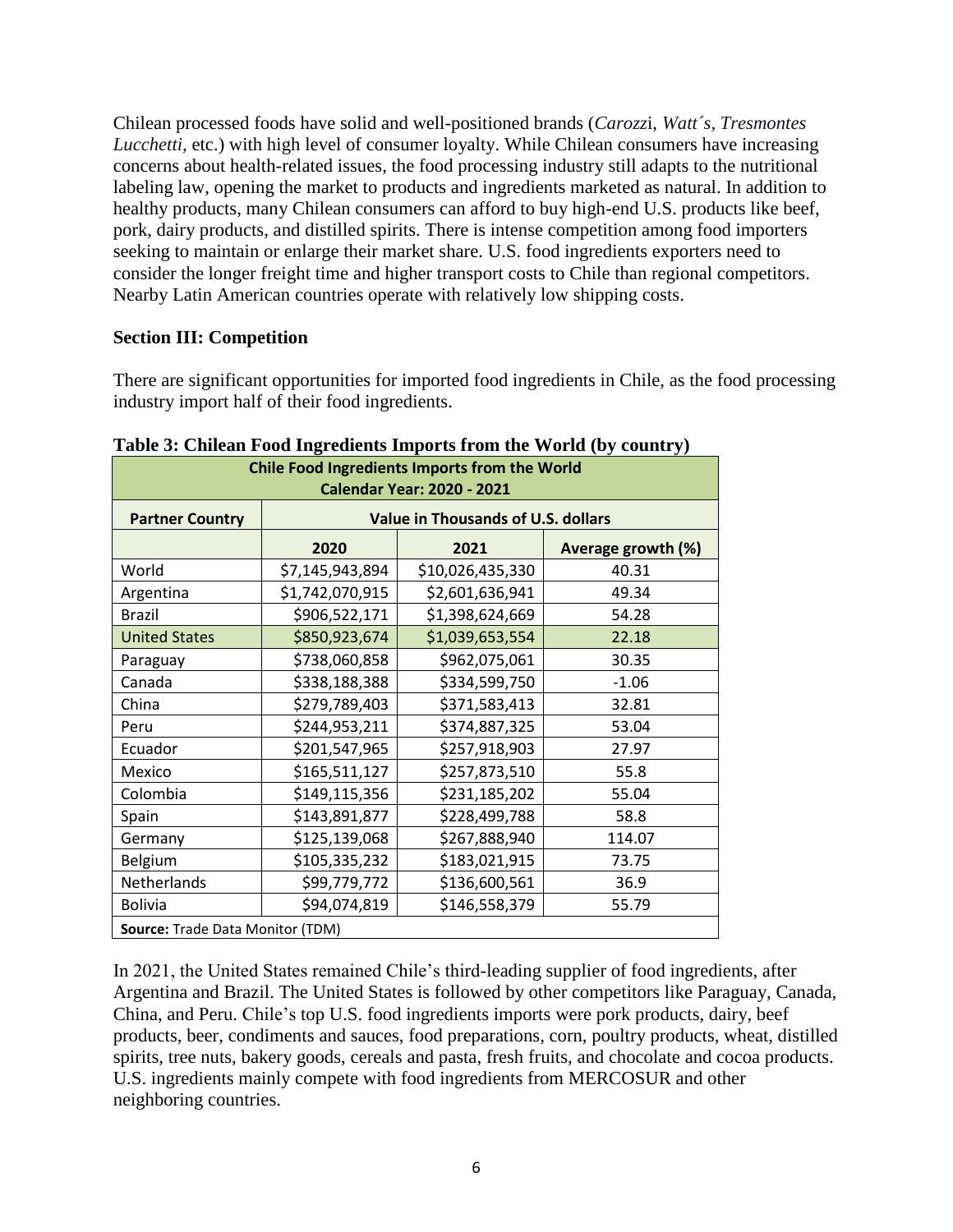| Chile Food Ingredients Imports from the U.S. |               |                                   |                       |
|----------------------------------------------|---------------|-----------------------------------|-----------------------|
| <b>Calendar Year: 2020-2021</b>              |               |                                   |                       |
| <b>Products</b>                              |               | Value in Thousand of U.S. dollars |                       |
|                                              | 2020          | 2021                              | Average of growth (%) |
| All                                          | \$850,923,674 | \$1,039,653,554                   | 22.18                 |
| Pork & Pork Products                         | \$136,224,758 | \$115,308,421                     | $-15.35$              |
| <b>Dairy Products</b>                        | \$88,731,767  | \$109,783,115                     | 23.72                 |
| Beef & Beef Products                         | \$44,964,075  | \$95,403,754                      | 112.18                |
| <b>Beer</b>                                  | \$64,327,795  | \$80,407,180                      | 25                    |
| <b>Condiments &amp; Sauces</b>               | \$55,794,013  | \$77,463,460                      | 38.84                 |
| Soup & Other Food                            |               |                                   |                       |
| Preparations                                 | \$61,168,377  | \$76,367,636                      | 24.85                 |
| Corn                                         | \$30,936,852  | \$63,018,212                      | 103.7                 |
| <b>Poultry Meat &amp; Prods</b>              | \$52,874,149  | \$50,149,919                      | $-5.15$               |
| Wheat                                        | \$92,692,172  | \$44,843,949                      | $-51.62$              |
| <b>Distilled Spirits</b>                     | \$15,249,082  | \$35,298,345                      | 131.48                |
| <b>Tree Nuts</b>                             | \$26,963,682  | \$33,303,215                      | 23.51                 |
| Bakery Goods, Cereals, &                     |               |                                   |                       |
| Pasta                                        | \$16,317,132  | \$19,974,228                      | 22.41                 |
| Fresh Fruit                                  | \$11,548,640  | \$17,958,697                      | 55.5                  |
| <b>Meat Products</b>                         | \$11,169,957  | \$17,906,990                      | 60.31                 |
| Chocolate & Cocoa Prods                      | \$10,534,982  | \$17,104,095                      | 62.36                 |
| Source: Trade Data Monitor (TDM)             |               |                                   |                       |

| Table 4: Chilean Main Food Ingredients Imports from the U.S. |
|--------------------------------------------------------------|
|--------------------------------------------------------------|

In 2021, U.S. exports of pork and products to Chile were \$115 million, decreasing 15 percent from 2020. China recently stopped buying pork from EU suppliers because of African swine fever concerns, driving down EU pork prices and incentivizing Chilean buyers to switch to European pork. U.S. pork will remain less competitive in Chile with this dynamic.

In 2021 Chile imported \$536 million in dairy products from the world. The United States was the leading supplier for Chile with exports of \$109 million and 20.6 percent market share. The U.S. was followed by New Zealand and Argentina with 17.9 percent and a 16.6 percent share respectively. Cheese makes up a large percentage of Chilean dairy imports, with cream cheese and mozzarella cheese gaining popularity in the market.

Chile imported \$95 million of U.S. beef and products in 2021, increasing 112 percent from 2020. The United States is the fourth largest beef supplier to Chile, after Paraguay, Brazil, and Argentina. While Chile imports low-cost beef from Paraguay and Brazil, Chile also imports high-end beef products from Argentina, which compete directly with high-quality U.S. beef.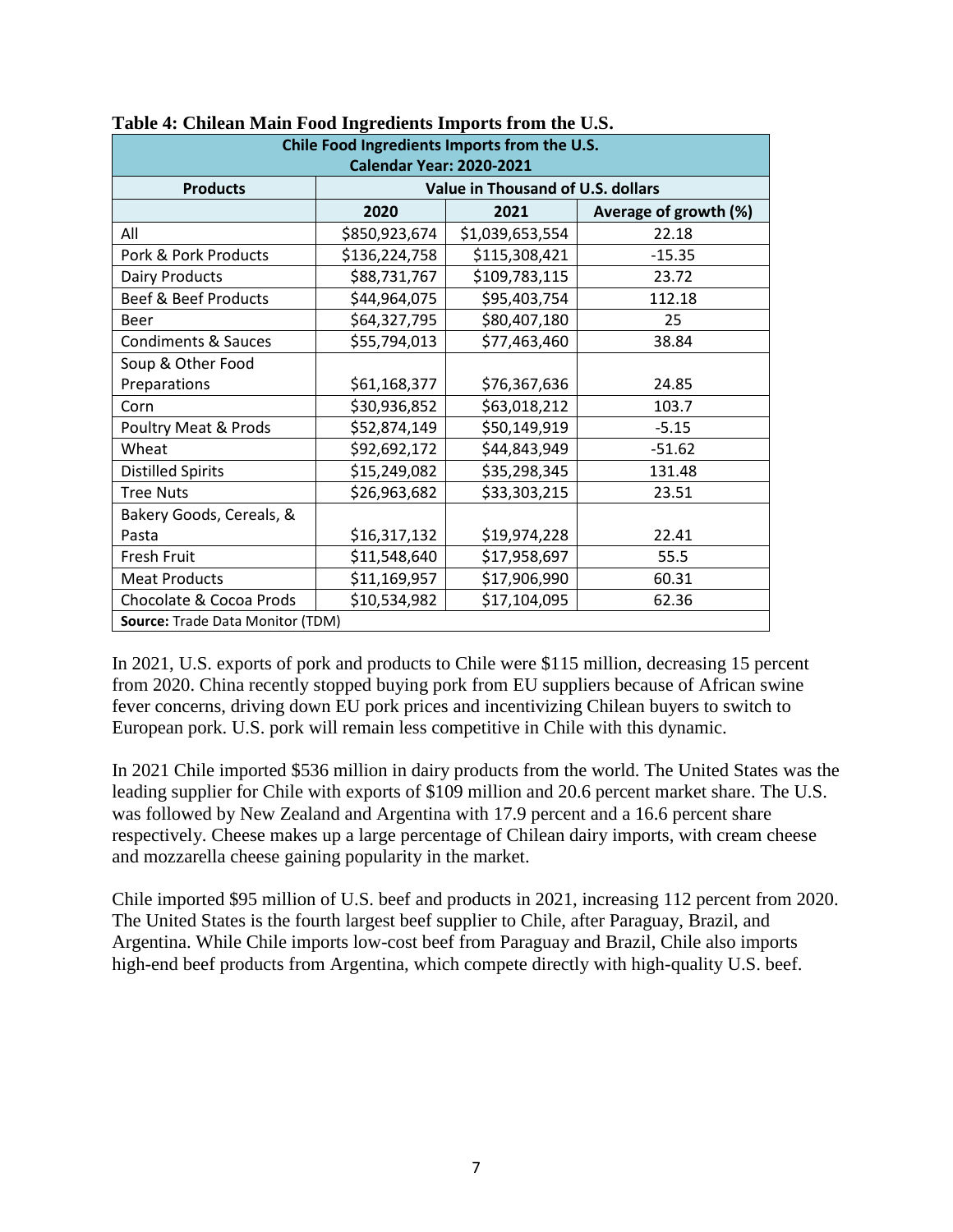# **Section IV: Best Product Prospects Categories**



#### **Figure 2: Chilean Imports of U.S. Ag and Related Products**

Source: Trade Data Monitor

Chilean imports of food, food ingredients, and agricultural products from the United States have been steadily increasing since 2016, especially food ingredients, as they are recognized as highquality and stable food products.

| <b>Products present in the market which</b><br>have good sales potential | <b>Products not present in significant</b><br>quantities, but which have good sales<br><b>potential</b> |
|--------------------------------------------------------------------------|---------------------------------------------------------------------------------------------------------|
| Bakery goods, cereals, and pasta<br>$\bullet$                            | Craft beer                                                                                              |
| Bakery agents                                                            | Eggs and products                                                                                       |
| Pulses                                                                   | Flours and starches                                                                                     |
| Beef and beef products<br>$\bullet$                                      | Plant extracts                                                                                          |
| Dairy products (premium cheeses<br>$\bullet$                             | • Processed fruit and vegetables                                                                        |
| and ice creams)                                                          | Corn                                                                                                    |
| Tree nuts<br>$\bullet$                                                   | Chocolate and cocoa products                                                                            |
| Pork and pork products                                                   | Soup and other food preparations                                                                        |
| Sweeteners and sweeteners<br>$\bullet$                                   | Sauces, dressings, and condiments                                                                       |
| Poultry and poultry products                                             | Edible oils                                                                                             |

# **Table 5: Products with Good Sales Potential**